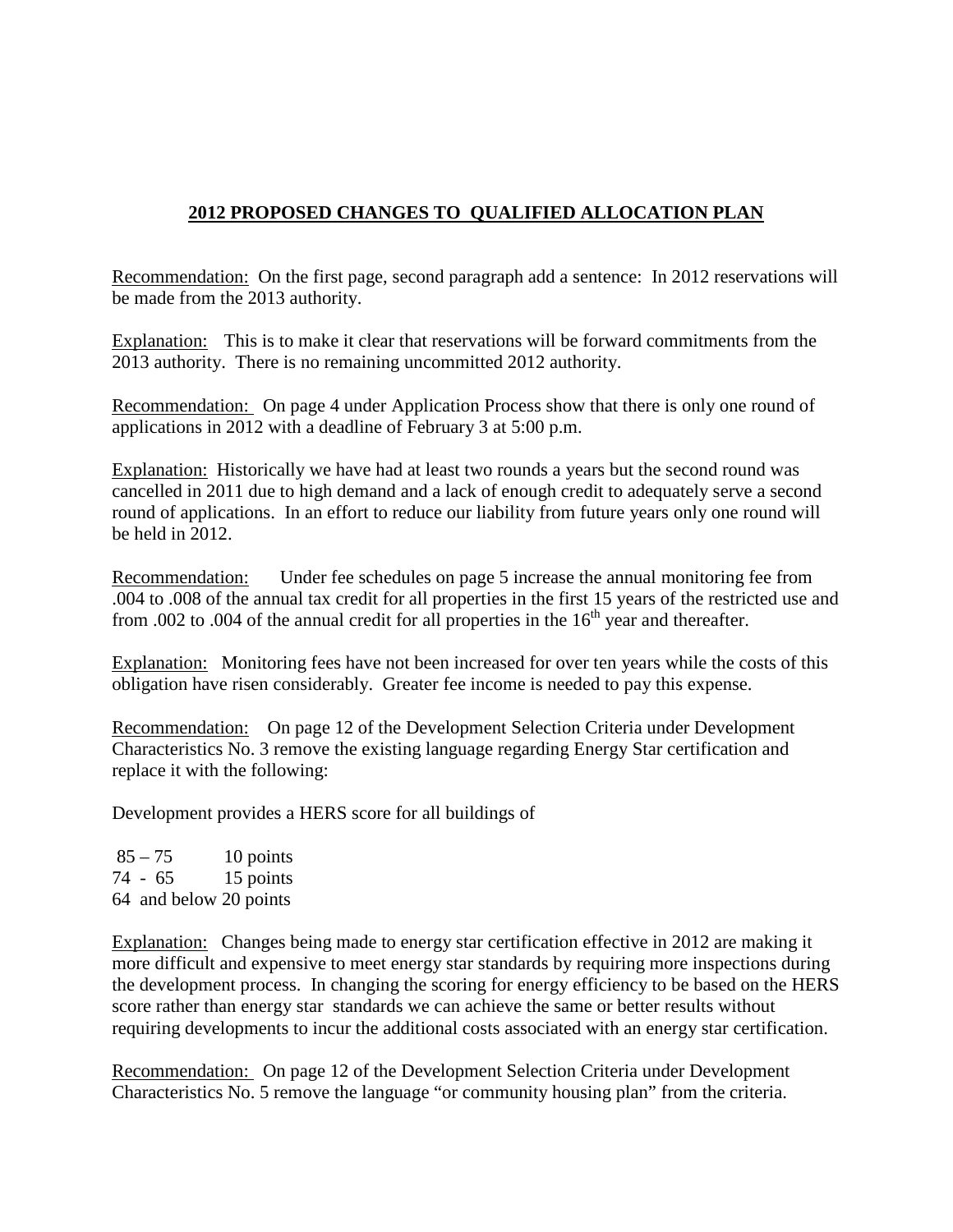Explanation: The addition of this language two years ago effectively eliminated this criteria as an important score. Before this language was added this category was a determining factor in the success or failure of applications as it effectively rewarded developments located in neighborhood revitalization areas that communities have identified as areas where they want housing development. The inclusion of community housing plans in this criteria automatically gave points to any location in the cities that had a housing plan irrespective of where the city wanted to focus housing development. This was most prominent in the larger cities. It also brought into question as to what constituted a housing plan and made it difficult to score in some instances. As a result almost all applications received these points making the criteria meaningless.

Recommendation: On page 18 eliminate the criteria under KHRC Designated 130% Credit Criteria and retain the following language: KHRC will review and consider requests for up to 130% additional credit in property developments, subject to underwriting analysis, financial need, and development feasibility. KHRC may accept, decline, or modify such applications based on its internal review. Greater consideration will be given to applications that do not require the additional credit.

Explanation: In the 2008 HERA legislation states were given the authority to increase the credit percentage by 30% at their discretion. With the drop on credit pricing that occurred in 2008 virtually all developments needed the boost. The criteria were designed to achieve the type of housing most needed when allowing the boost. With pricing returning to pre 2008 levels the need for additional credit should not be as great. The deleted criteria are being achieved, for the most part, through the selection criteria and KHRC priorities. We should reward applicants that do not request or require the additional credit.

Recommendation: On Page 9 delete in its entirety the Architectural Procedures and Minimum Development Standards.

Explanation: These standards were adopted at a time when it was believed greater direction needed to be given to both the architectural and development standards of rental housing built with tax credits. Since that time the state passed accessibility laws codified at K.S.A. 58-1401 to 58-1406 which cover many of the same design features as the minimum development standards. During the intervening period of time it has also become apparent that the architectural procedures are followed as a normal course of business in rental housing development. Maintaining these standards and procedures add little of significance to what already is happening and will continue to happen without them. Deleting them will decrease the bureaucracy and the multiple levels of accessibility standards that regulate tax credit developments. We will still use the minimum development standards as best practices.